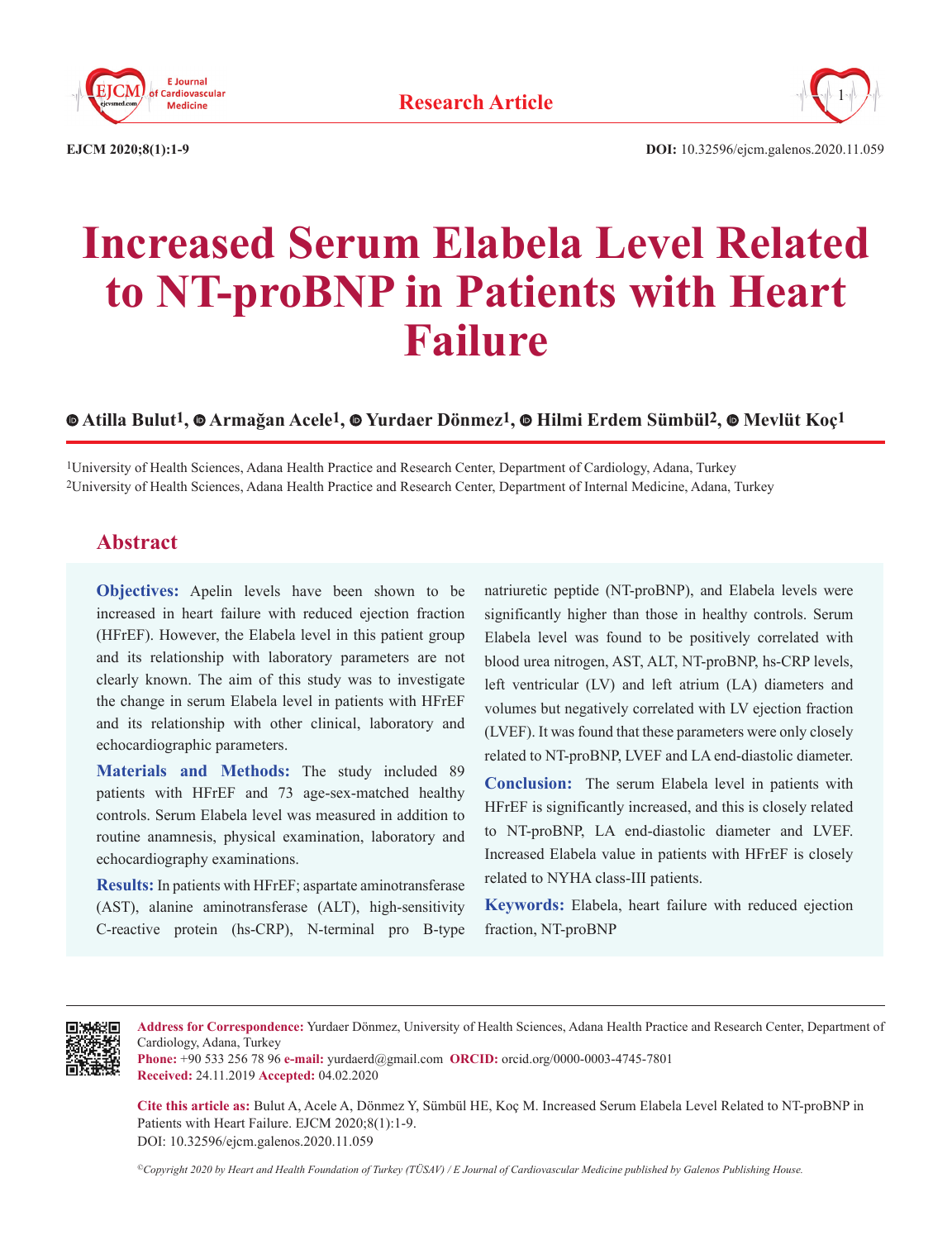



## **Introduction**

Heart failure with reduced ejection fraction (HFrEF) is a disease with poor prognosis and is defined as a left ventricular (LV) ejection fraction < 40% in the last guideline for heart failure  $(HF)^{(1)}$ . Biochemical parameters and echocardiography are used in the follow-up and treatment of patients with HF, including physical examination, posterior-anterior chest X-ray, electrocardiography, and natriuretic peptide $(1)$ .

Many systems are initially activated to compensate for the current situation and to increase cardiac output in patients with HF. Renin-angiotensin-aldosterone system (RAA), sympathetic nervous system (SNS) and natriuretic peptide system are well-known inavestigated systems. These systems are interrelated and are often activated for the purpose of protecting the cardiovascular condition and can thus be used in the diagnosis and treatment of cardiovascular system diseases. Especially RAA system and SNS have long-term negative effects. Apelinergic system is an important peptide family in patients with HF, but not well known as other systems. It has been reported that this system plays an important role in cardiovascular system modulation and has cardioprotective effects via Apelin's peptide and APJ receptor<sup> $(2-4)$ </sup>. Elabela and Apelin antagonize the RAA system in patients with HF, reduce remodeling, increase myocardial vascularity, cause peripheral vasodilation, increase cardiac output, and are therefore considered to play a very important role in preventing cardiovascular disease and slowing disease progression in patients with  $HF^{(2,5-12)}$ . To the best our knowledge, there is an increase in Apelin levels in patients with  $H$ Fr $EF^{(13)}$ . However, the relationship between the Elabela level and the echocardiography and laboratory parameters, which are important in patient follow-up and prognosis, are not clear.

Therefore, we aimed to investigate the changes in the Elabela level in patients with HFrEF and whether these peptides are related to natriuretic peptide and echocardiographic parameters.

## **Materials and Methods**

#### **Study Population**

In this cross-sectional study, we included 89 patients who were admitted to our hospital's cardiology clinic, who had HFrEF (EF≤%40), and who were treated according to the New York Heart Association (NYHA) I-II-III class. As for the control group, age and sexmatched adults without any cardiovascular risk factors and active diseases were enrolled to the study. The study was conducted between January and September 2019, and subjects were not included in a prospective way. All patients included in the study had chronic HFrEF. NYHA classifications were evaluated by two cardiologists. In case of a discrepancy in diagnosis, the opinion of another cardiologist was taken. Those with acute coronary syndrome, NYHA class IV, with a history of known acute or chronic liver disease, severe renal failure (eGFR <30  $mL/kg/1.73m<sup>2</sup>$ ), the presence of Hepatitis B or C, regular alcohol use (>20 gr/day) or alcohol addiction, severe heart valve disease, portal hypertension, inflammatory diseases, hematological diseases, active thyroid disease, cancer and/or pregnancy suspicion, LVEF  $\geq 40\%$  and patients not willing to participate in the study were excluded from the study. The study was conducted according to the recommendations of the Declaration of Helsinki and Çukurova University Faculty of Medicine, Ethical Committee of Non-invasive Clinical Research approved the protocol (decision no: 30 date: 05.10.2018). Consent forms were explained in detail to all patients and patients were included in the study after written informed consent was obtained.

In all patients, detailed medical history was taken, and physical examination was performed. Subsequently, demographic characteristics of all groups were questioned for age, gender, hypertension, Diabetes Mellitus, active smoking and hyperlipidemia. Pulse rate, systolic blood pressure, and diastolic blood pressure were recorded. Body mass index was calculated by measuring weight and height.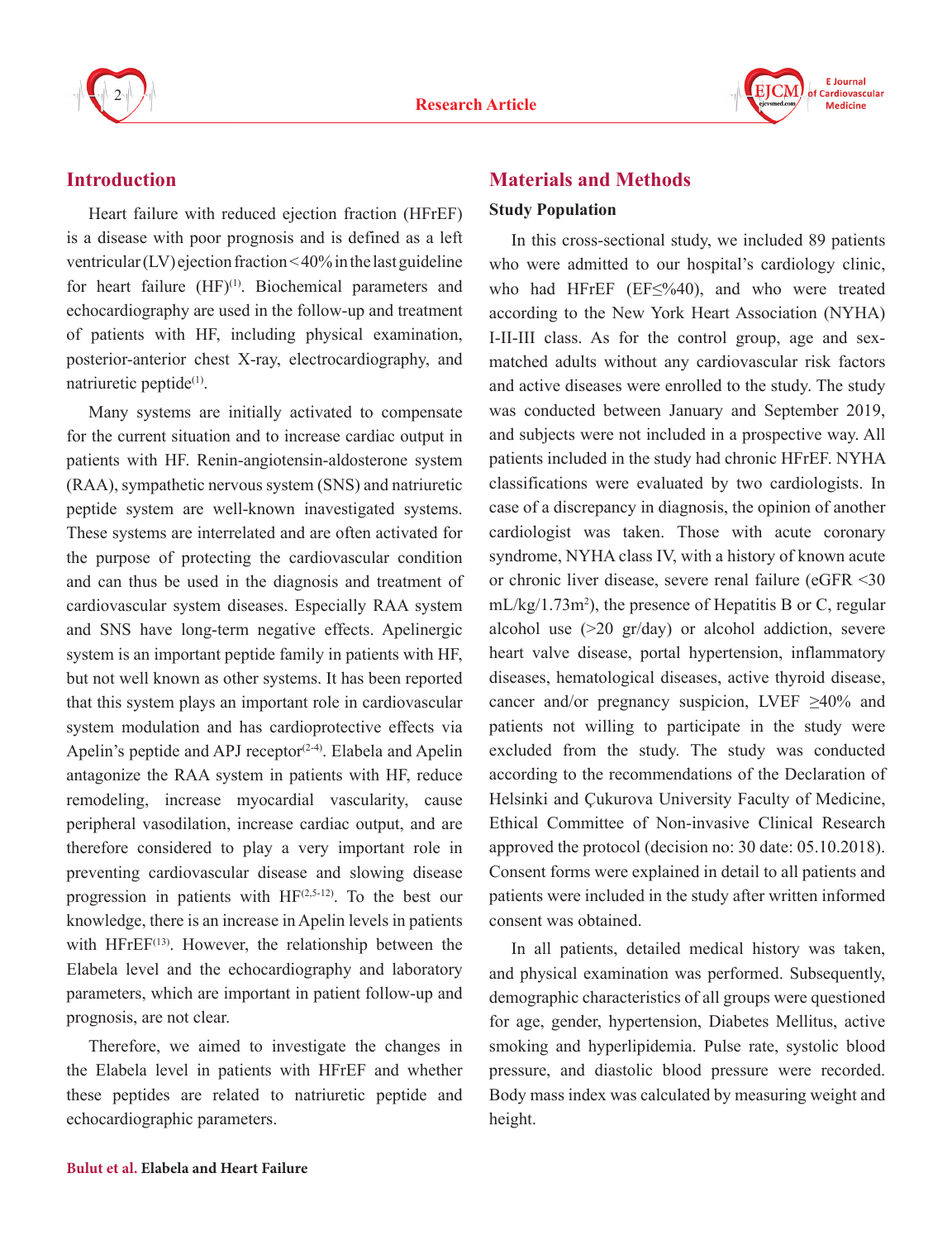



#### **Laboratory Parameters**

Blood samples were taken from an antecubital vein after the patients rested for 20 minutes in the supine position. Blood samples were collected in tubes containing ethylenediaminetetraacetic acid. Complete blood count was performed. The samples were spun at 3,000 rpm for 10 minutes at  $0^{\circ}$ C. At the beginning of the study, glucose, blood urea nitrogen, creatinine, total cholesterol, high-density lipoprotein cholesterol, low-density lipoprotein cholesterol, and triglycerides were measured using standard automated laboratory methods (Abbott Aeroset, MN, USA) and using appropriate commercial kits (Abbott). Serum aspartate aminotransferase (AST), alanine aminotransferase (ALT), uric aside, high-sensitive C-reactive protein (hs-CRP) and N-terminal pro-brain natriuretic peptide (NT-proBNP) levels were also measured using an automated chemistry analyzer (Abbott Aeroset, MN, USA) with appropriate commercial kits (Abbott). High-sensitive troponin I was measured with UniCell DXI-Son-2016 autoanalyser (Beckman Coulter; USA).

Serum Elabela levels were determined using commercial kits (Sunred Biological Technology, Shanghai, China). Elabela−32 isoform was measured. The kit used a double-antibody sandwich enzyme-linked immunosorbent assay (ELISA) to assay the level of Elabela in samples. According to the manufacturer; this assay has inter-assay coefficients of variation less than 12% and intra-assay coefficients of variation of less than 10%. All of the above tests were performed from blood samples, which were taken at the  $24<sup>th</sup>$  hour of hospital admission.

## **Echocardiographic Evaluation**

Echocardiography examinations were performed on EPIQ 7 (Philips Healthcare, Andover, Massachusetts, USA). Images were taken according to the guidelines of the American Echocardiography Society. When the patients were monitored and left-sided, a standard parasternal long and short axis was obtained, as well as apical 5, 4 and 2 space chambers and at least three consecutive cycles $(14)$ .

Parasternal long-axis M-mode examinations revealed LV and left atrial (LA) systolic and diastolic diameters. The LVEF was calculated by the modified Simpson method from apical four and two-space chambers<sup> $(15)$ </sup>. Continuous variables that showed normal distribution were compared using the Student's t-test and ANOVA, whereas the Mann-Whitney U test and Kruskal-Wallis test were used for the samples without normal distribution.

#### **Statistical Analysis**

All analyses were performed using SPSS 22,0 (Chicago, IL, USA) statistical software package program. The distribution of continuous variables was assessed by the Kolmogorov-Smirnov test. Continuous variables ingroup data were expressed as mean  $\pm$  standard deviation. Categorical variables were expressed by number and percentage. Continuous variables that showed normal distribution were compared using the Student's t-test and ANOVA, whereas the Mann-Whitney U test and Kruskal-Wallis test were used to compare differences between two independent groups when the dependent variable was either ordinal or continuous, but not normally distributed. Chi-square  $(\chi^2)$  test was used to compare categorical variables. The kappa coefficient was used to examine the interobserver variability of the all-echocardiographic measurements. Pearson and Spearman correlation analysis evaluated the existence of a relationship between countable parameters. In the univariate analysis, statistically significant parameters related to serum Elabela level were included in the multivariate model and multivariate linear regression analysis was performed. A logistic regression analysis was performed to determine the independent markers among patients with advanced class HF (NYHA class III). Statistical significance was accepted as  $p \le 0.05$ .

## **Results**

Serum Elabela level was measured from all patients included in the study. The study population was divided into two groups as patients with HFrEF (55 men, 34 women; and mean age: 52.8±12.6 years) and healthy controls (40 men, 33 women; and mean age:  $50.1 \pm 10.1$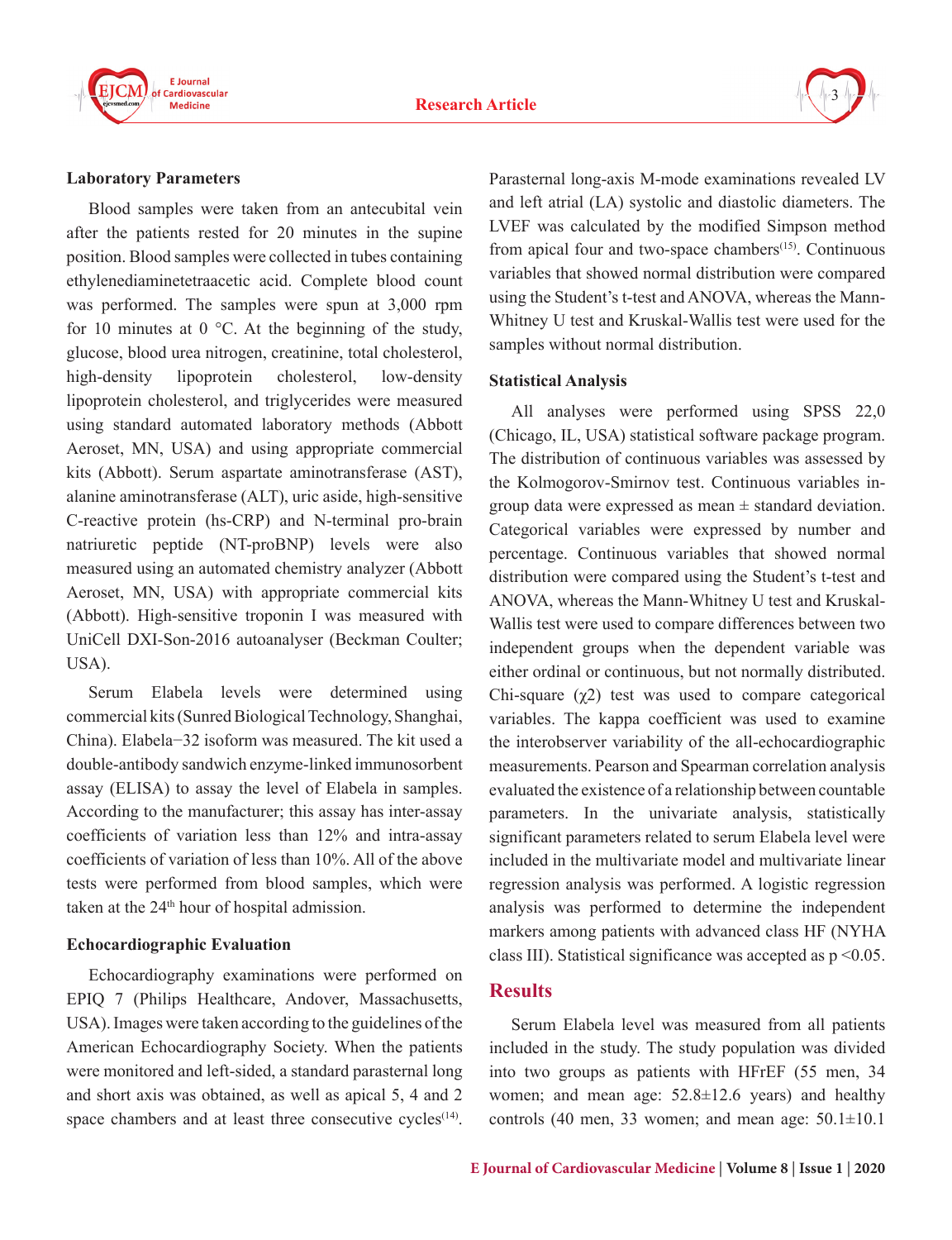



years), and all parameters were compared. There were 62 patients with ischemic cardiomyopathy and 27 patients with non-ischemic dilated cardiomyopathy in HFrEF group. Cohen kappa values that evaluated interobserver and intraobserver variability were over 90% for all echocardiographic parameters.

When the demographic findings between patients with HFrEF and healthy control groups were compared, it was found that all parameters were similar between the two groups (Table 1). According to the laboratory data, in patients with HFrEF, serum ALT, hs-CRP, NT-proBNP and Elabela levels were significantly higher than those in healthy controls (Table 1). Echocardiography parameters including LA end-diastolic diameter, LV systolic and enddiastolic diameter and volume were significantly higher in patients with HFrEF, whereas LVEF was significantly lower in patients with HFrEF (Table 2).

The parameters that are significantly associated with serum Elabela level in univariate analysis are shown in Table 3. Serum Elabela level was found to be positively

**Table 1.** Clinic, demographic, laboratory and medical treatment findings according to study groups

| <b>Variable</b>                                  | <b>HFrEF</b> patients<br>$(n=89)$ | <b>Controls</b><br>$(n=73)$ | p                 |
|--------------------------------------------------|-----------------------------------|-----------------------------|-------------------|
| Age (year)                                       | 52.8±12.6                         | $50.1 \pm 10.1$             | 0.131             |
| Gender (male/female)                             | 55/34                             | 40/33                       | 0.424             |
| Hypertension, n (%)                              | 35 (39%)                          |                             | $\qquad \qquad -$ |
| Diabetes Mellitus, n (%)                         | 12(14%)                           |                             |                   |
| Current smoker, n (%)                            | 52 (58%)                          |                             | $\qquad \qquad -$ |
| Hyperlipidemia, n (%)                            | 24 (27%)                          |                             |                   |
| Systolic blood pressure (mmHg)                   | $118 + 14$                        | 115±14                      | 0.211             |
| Diastolic blood pressure (mmHg)                  | 76±8.9                            | 77±9.2                      | 0.665             |
| Pulse (bpm)                                      | 80±13                             | 76±11                       | 0.235             |
| Body mass index (kg/m <sup>2</sup> )             | $26.2 \pm 3.8$                    | $26.4 \pm 3.2$              | 0.855             |
| Hemoglobin (g/dL)                                | $12.9 + 1.9$                      | $13.0 \pm 1.1$              | 0.822             |
| White blood cell (x103/µL)                       | $8.47 \pm 2.3$                    | $8.19 \pm 1.7$              | 0.379             |
| Total cholesterol (mg/dL)                        | 188±50                            | 186±34                      | 0.927             |
| Low density lipoprotein cholesterol (mg/dL)      | 121±50                            | $125 \pm 26$                | 0.583             |
| High density lipoprotein cholesterol (mg/dL)     | 55±16                             | $52 + 12$                   | 0.857             |
| Triglycerides (mg/dL)                            | 121±40                            | 111±44                      | 0.112             |
| Aspartate aminotransferase (u/L)                 | $24.2 \pm 12.5$                   | $18.2 \pm 6.1$              | < 0.001           |
| Alanine aminotransferase (u/L)                   | $33.1 \pm 37.5$                   | $20.8 \pm 13.6$             | 0.005             |
| Blood urea nitrogen (mg/dL)                      | 30.7±6.26                         | $29.1 \pm 6.03$             | 0.082             |
| Creatinine (mg/dL)                               | $0.75 \pm 0.33$                   | $0.70 \pm 0.25$             | 0.141             |
| Uric aside                                       | $6.23 \pm 1.82$                   | $5.77 \pm 1.55$             | 0.088             |
| High- sensitive C-reactive protein (mg/dL)       | $0.49{\pm}0.15$                   | $0.36 \pm 0.24$             | < 0.001           |
| N-terminal pro-brain natriuretic peptide (pg/mL) | 1690±934                          | 79.2±21.4                   | < 0.001           |
| Elabela (ng/mL)                                  | $11.7 \pm 3.23$                   | $2.87 \pm 2.28$             | < 0.001           |
| Angiotensin converting enzyme inhibitor, n (%)   | 54 (61%)                          |                             |                   |
| Angiotensin receptor blocker, n (%)              | 21(24%)                           |                             | $\qquad \qquad -$ |
| Beta-blocker, n (%)                              | 78 (88%)                          |                             |                   |
| Diuretic, n (%)                                  | 42 (47%)                          |                             |                   |
| Spironolactone, n (%)                            | 44 (49%)                          |                             |                   |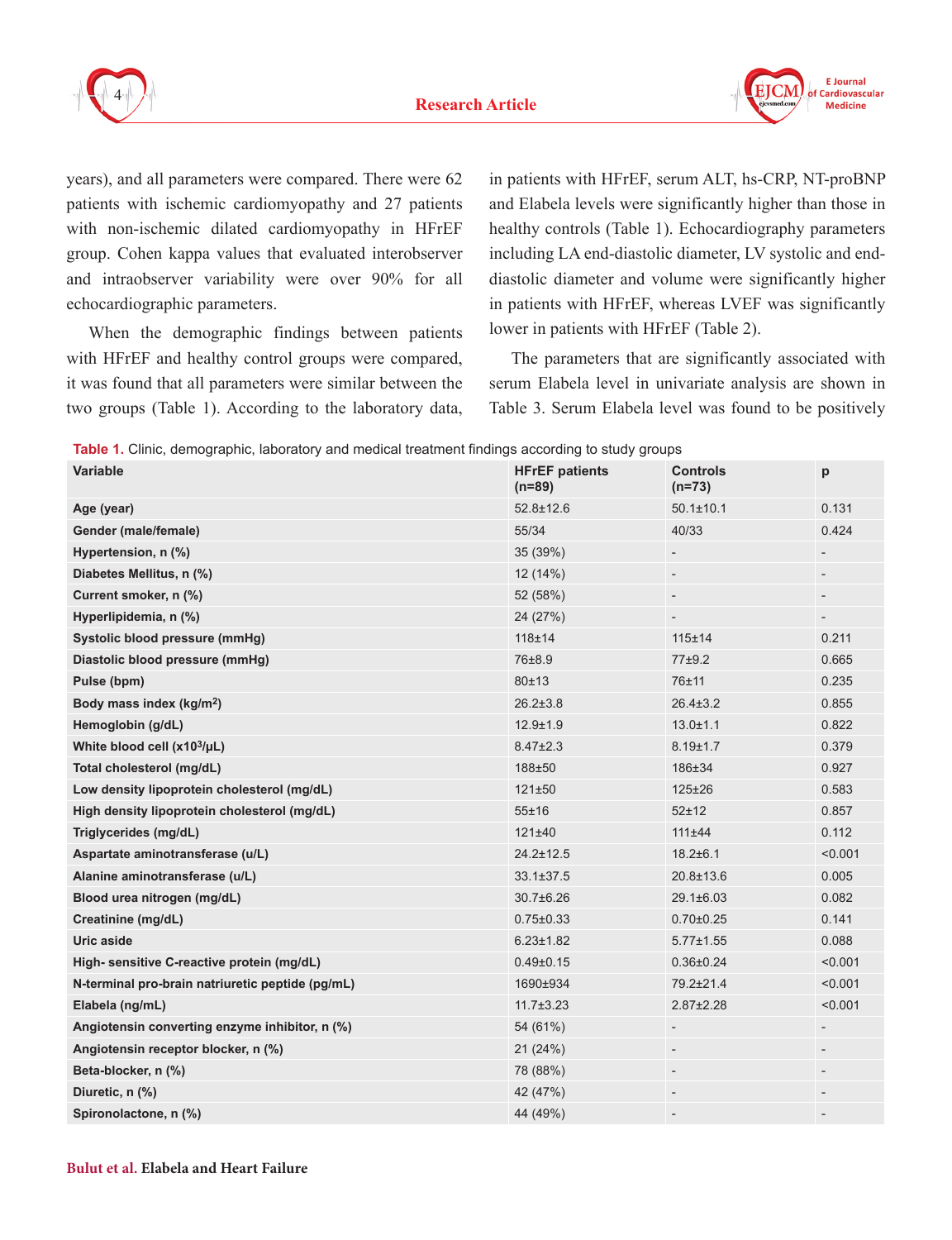



correlated with blood urea nitrogen, AST, ALT, NTproBNP, hsCRP levels, LA and LA diameters and volumes, and negatively correlated with LVEF in univariate analysis (p<0.05, for each one). Linear regression analysis was performed to find the closest relationship between serum Elabela level and these parameters. As a result of this analysis, only NT-proBNP, LVEF and LA end-diastolic diameter were found to be closely related to serum Elabela level ( $p=0.002$  vs  $\beta=0.253$ ,  $p=0.001$ vs  $\beta$ =0.267 and  $p$ <0.001 vs -0.617, respectively) (Table 3). The relationship between Elabela and NT-proBNP is shown in Figure 1.



**Figure 1.** Simple Scatter/Dot graph shows a close relationship between NT-proBNP and serum Elabela *NT-proBNP: N-terminal brain natriuretic peptide*

**Table 2.** Echocardiographic findings according to study groups

When the clinic, demographic, laboratory, medical treatment and echocardiographic parameters were examined according to the NYHA class, it was found that NT-proBNP and Elabela levels, LA end-diastolic diameter, LV end-diastolic diameter, and volume were the highest in NYHA class III and significantly higher in the NYHA class III than in the NYHA class I ( $p$ <0.05 and Table 4). An increase in serum Elabela values according to NYHA classes is shown in Figure 2. LVEF was the lowest in NYHA class III and significantly lower in the NYHA class III than in the NYHA class I ( $p<0.05$  and Table 4). It was found that all other clinic, demographic, laboratory



**Figure 2.** The Boxplot graph shows that serum Elabela values were increased according to NYHA class I to III and highest in NYHA class III

*NYHA: New York Heart Association*

| Variable                                  | <b>HFrEF</b> patients<br>$(n=89)$ | <b>Controls</b><br>$(n=73)$ | p       |
|-------------------------------------------|-----------------------------------|-----------------------------|---------|
| Intraventricular septum thickness (mm)    | $10.2 \pm 1.46$                   | $10.0 + 0.91$               | 0.295   |
| Posterior wall thickness (mm)             | $10.6 \pm 1.17$                   | $10.5 \pm 0.89$             | 0.519   |
| Left ventricular diastolic dimension (mm) | $65.9 \pm 6.18$                   | $45.8 \pm 2.30$             | < 0.001 |
| Left ventricular systolic dimension (mm)  | $50.2 \pm 6.05$                   | $29.9 \pm 3.71$             | < 0.001 |
| Left ventricular diastolic volume (mm)    | $145+23$                          | $93.4 \pm 13$               | < 0.001 |
| Left ventricular systolic volume (mm)     | $97.3 \pm 21$                     | $35.4\pm 6.9$               | < 0.001 |
| Left ventricular ejection fraction (%)    | 28.9±4.42                         | $62.4 \pm 3.49$             | < 0.001 |
| Left atrium diastolic dimension (mm)      | $41.4\pm 6.01$                    | $34.3 \pm 3.32$             | < 0.001 |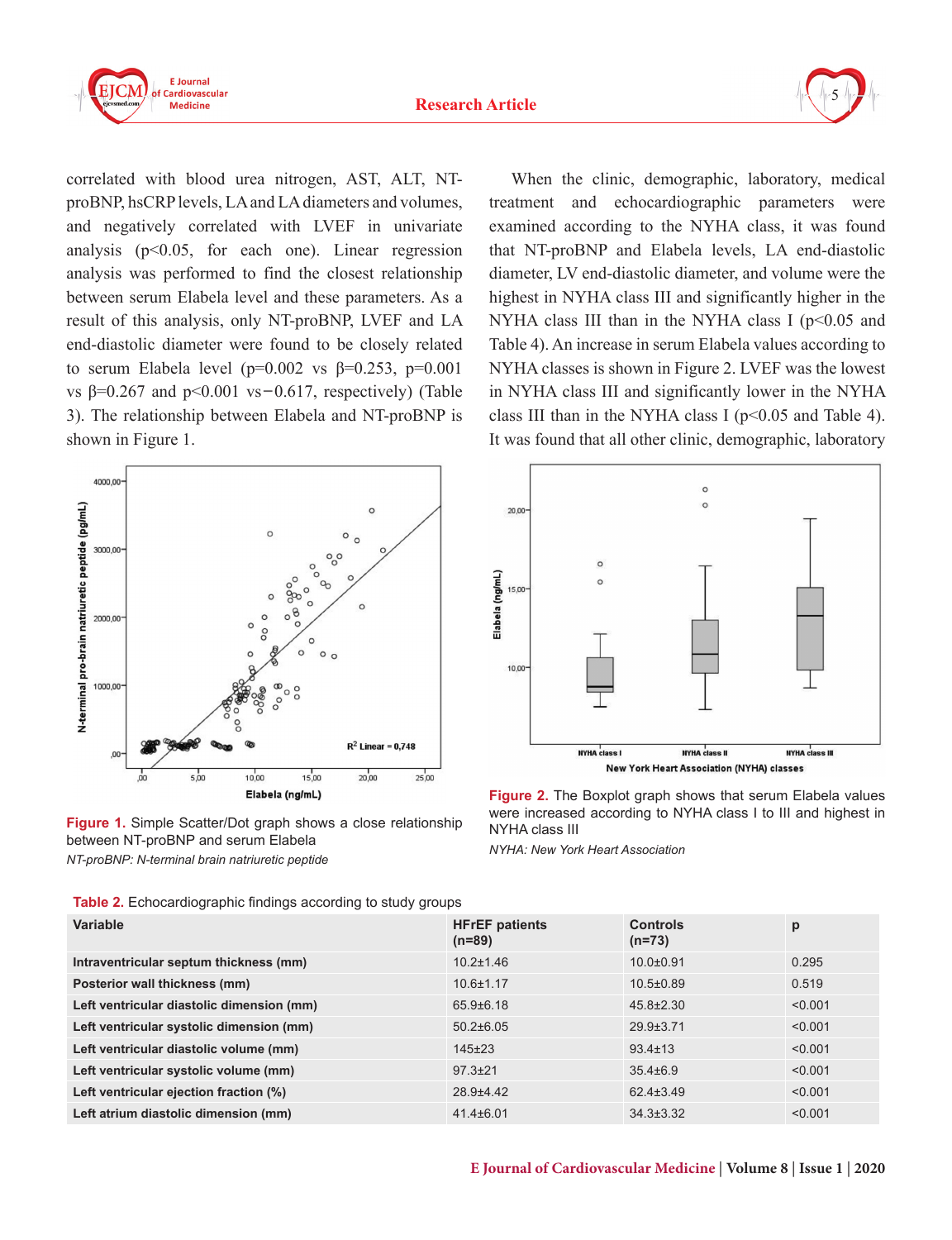



and medical treatment findings were similar between the NYHA groups.

When patients with HFrEF were separated into advanced class HF (NYHA class III) and non-advanced class HF (NYHA class I-II), the Elabela levels were found to be  $10.9\pm3.07$  ng/mL and  $13.1\pm3.26$  ng/mL, respectively (p=0.002). When logistic regression analysis was performed to determine for class III patients, it was found that Elabela and LVEF independently determined the presence of having class III disease [Odds ratio (OR): 1.317, 95% confidence interval (CI): 1.118-1.551 and

|              | <b>Table 3.</b> The parameters associated with serum Elabela |  |  |
|--------------|--------------------------------------------------------------|--|--|
| measurements |                                                              |  |  |

|                            | Univariate<br>analysis |          | <b>Multivariate</b><br>analysis |          |
|----------------------------|------------------------|----------|---------------------------------|----------|
|                            | р                      | r        | р                               | β        |
| <b>Blood urea nitrogen</b> | 0.023                  | 0.179    | 0.960                           | 0.011    |
| NT-proBNP                  | < 0.001                | 0.669    | 0.002                           | 0.253    |
| <b>Hs-CRP</b>              | 0.038                  | 0.163    | 0.944                           | 0.081    |
| AST (u/L)                  | 0.015                  | 0.192    | 0.572                           | 0.027    |
| $ALT$ (u/L)                | 0.016                  | 0.189    | 0.219                           | 0.056    |
| <b>LVd dimension</b>       | < 0.001                | 0.758    | 0.375                           | 0.093    |
| <b>LVs dimension</b>       | < 0.001                | 0.760    | 0.083                           | 0.175    |
| <b>LVd volume</b>          | < 0.001                | 0.682    | 0.401                           | 0.068    |
| LVs volume                 | < 0.001                | 0.767    | 0.483                           | 0.074    |
| <b>LVEF</b>                | < 0.001                | $-0.821$ | < 0.001                         | $-0.617$ |
| <b>LAd dimension</b>       | < 0.001                | 0.558    | 0.001                           | 0.267    |

*ALT: Alanine aminotransferase, AST: Aspartate aminotransferase, Hs-CRP: High-sensitive C-reactive protein, LAd: Left atrium diastolic, LVd: Left ventricular diastolic, LVEF: Left ventricular ejection fraction, LVs: Left ventricular systolic, NT-proBNP: N-terminal brain natriuretic peptide R2 adjusted=0.686 in multivariate analysis*

p<0.001; OR: 0.806, 95% CI: 0.710-0.916 and p=0.001, respectively]. According to this analysis, the increase of 1 ng/mL increased the risk of being class III by 31.7%.

## **Discussion**

The most important finding of our study is that the serum Elabela value is significantly increased in patients with HFrEF compared to healthy controls. Elabela value was found to be significantly increased from NYHA class I to III, and the highest Elabela value was found in class III patients. In addition, we found a moderate relationship between serum Elabela level and NT-proBNP level, LVEF and LA end-diastolic diameter. Increased serum Elabela level in patients with HFrEF is moderately related to both anatomic remodeling parameters and a peptide that is sensitive and specific for HF; the Apelinergic system is thought to be a very important system in patients with HFrEF. Therefore, the data could be a contribution to the literature.

Some different effects of Apelin and Elabela over the cardiovascular system have been shown in studies. They contribute to the formation of heart and angiogenesis in the embryonic period, have inotropic effects, can cause vasodilatation in both systemic and pulmonary vascular systems, can reduce the development of cardiac hypertrophy and fibrosis, and may improve HF and myocardial infarction clinic<sup> $(2,4,8,13,16)$ </sup>. Therefore, it is thought that this may be a treatment method because of all these positive and cardiovascular protective effects $(8,17)$ . In a previous study, it was shown that the serum Apelin level

**Table 4.** Clinic, demographic and laboratory findings of HF patients according to NYHA class (only different values between NYHA classes are shown)

| Variable                                  | NYHA class I<br>$(n=21)$                      | NYHA class II<br>$(n=30)$ | <b>NYHA class III</b><br>$(n=38)$ | p     |
|-------------------------------------------|-----------------------------------------------|---------------------------|-----------------------------------|-------|
| NT-proBNP (pg/mL)                         | $1024\pm720$ <sup><math>\beta</math></sup>    | 1436±864                  | 1684±820                          | 0.014 |
| Elabela (ng/mL)                           | $9.88 \pm 2.42$ <sup><math>\beta</math></sup> | $11.6 \pm 3.33$           | $13.0 \pm 3.26$                   | 0.002 |
| Left ventricular diastolic dimension (mm) | $63.2 \pm 2.48$ <sup><math>\beta</math></sup> | 65.6±5.03                 | $67.8 \pm 7.74$                   | 0.022 |
| Left ventricular diastolic volume (mm)    | $139\pm14\beta$                               | 140±19                    | $152+28$                          | 0.040 |
| Left ventricular ejection fraction (%)    | $30.7 + 4.01$ <sup><math>\beta</math></sup>   | $29.6 \pm 3.43$           | $27.3 + 4.86$                     | 0.007 |
| Left atrium diastolic dimension (mm)      | $38.9 \pm 6.01$ <sup><math>\beta</math></sup> | $40.7\pm5.23$             | $43.4\pm 6.08$                    | 0.014 |

*βThe significant association between the NYHA class I and NYHA class III (p<0.05)*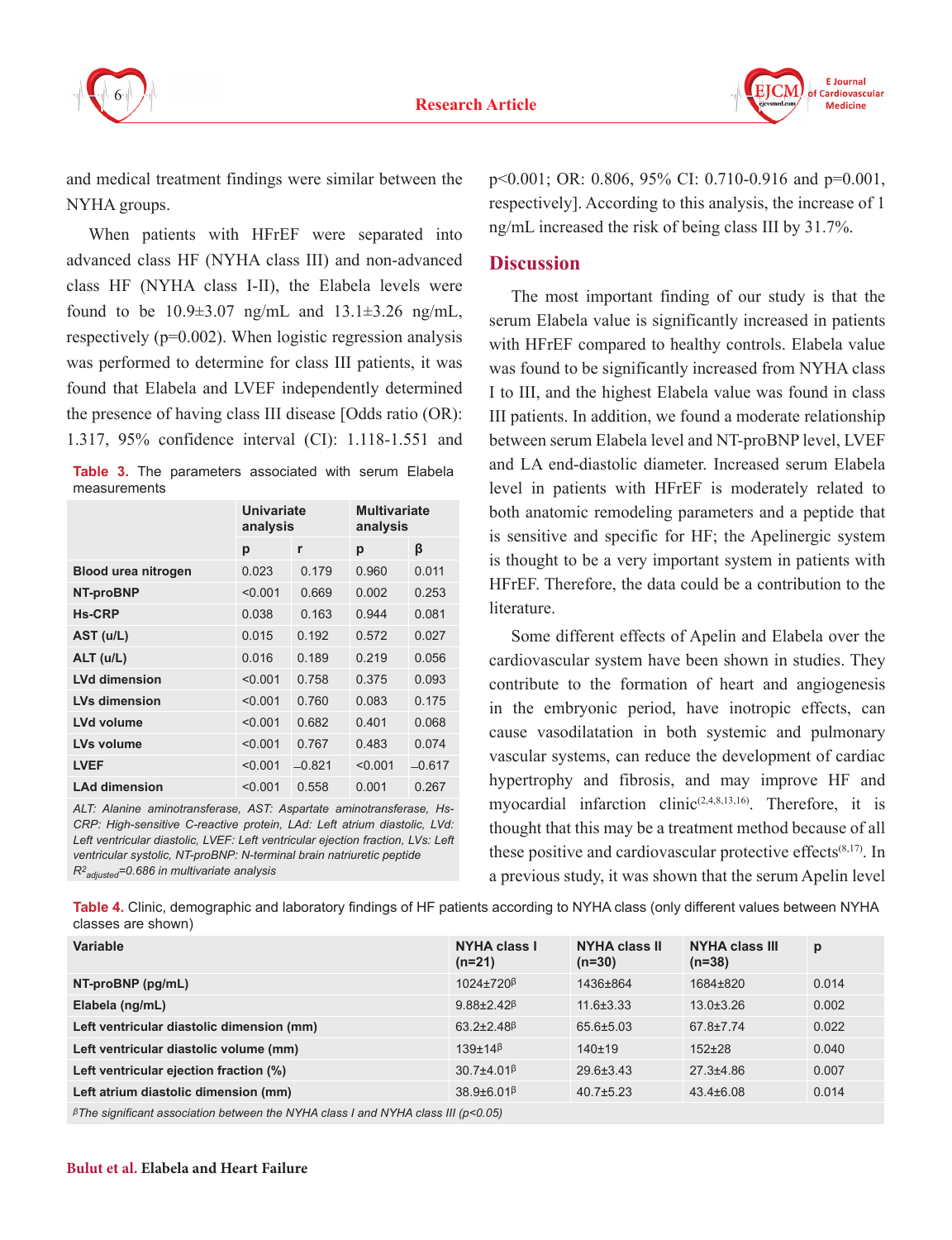

increased the intracellular calcium level in patients with  $H$ FrE $F^{(4,13)}$ . Apelin was applied in 18 patients with NYHA class II-III HFrEF for the first time in 2010 and it can be used as a treatment in acute and chronic HF patients with its positive effects $(8)$ . Elabela has been tested only on mice and has similar positive effects on the prevention of HF development<sup> $(16)$ </sup>. It was first shown in 2003 that serum Apelin levels increased in patients with HFrEF. In this study, it was reported that serum Apelin level was high in the early period of the patients and serum Apelin level was decreased in the later stages $(13)$ . Serum Apelin levels were found to be  $3.58\pm0.33$  ng/mL,  $4.94\pm0.85$  ng/ mL,  $6.22 \pm 0.63$  ng/mL, and  $4.58 \pm 0.62$  ng/mL in patients with NYHA stage I, NYHA stage II and NYHA stage III, respectively. Similarly, serum Apelin levels were found to be in patients with normal, mild-to-moderate impaired LVEF and severe impaired LVEF were reported as 3.98±0.34 ng/mL, 6.02±0.72 ng/mL and 4.11±0.58 ng/ mL, respectively<sup> $(13)$ </sup>. As far as we have investigated, there are no clear data on serum Elabela level in patients with HFrEF. Although Elabela level was studied in our study, it was found that serum Elabela level was significantly

higher in patients with HFrEF than in healthy controls in accordance with the previous study, also there was a moderate relationship between serum Elabela level and LVEF. In our study, Elabela value was found to be significantly increased from NYHA class I to III and the highest Elabela value was found in class III patient. When patients with HFrEF were separated into advanced class HF (NYHA class III) and non-advanced class HF (NYHA class I-II), the Elabela levels were found to be 10.9±3.07 ng/mL and 13.1±3.26 ng/mL, respectively.

It is not easy to explain the pathogenesis of HF with a mechanism covering all clinical conditions. The most common form of HF is pump failure due to myocardial contractile disorder. Cardiac adaptation mechanisms aim to maintain LV stroke volume within normal limits. Chronic pressure loading is first compensated by hypertrophy. Decompensation starts when cardiac dilatation occurs after remodeling. Non-cardiac

adaptation mechanisms alter the intravascular volume and vascular resistance by many different mechanisms such as the SNS, RAA system, natriuretic peptides, arginine vasopressin, prostaglandins, nitric oxide, and cytokines. These physiopathological processes, which initially increase ventricular performance, may result in decreased cardiac performance and HF symptoms occurred. Although there is no clear relationship between all these physiopathological processes and the apelinergic system, the Apelin seems to be increased for protection purposes especially after myocardial infarction remodeling phase and in HF, and to have positive effects by blocking the RAA system<sup> $(2,4,8,13)$ </sup>. Recently, in a study conducted on mice, Elabela has been shown to protect the heart from cardiac dysfunction, hypertrophy and fibrosis development as a result of pressure over the heart<sup> $(16)$ </sup>. To the best of our knowledge, the association between natriuretic peptides and Apelin or Elabela is unknown. Both of these apelinergic system peptides have attenuating or slowing effects over myocardial hypertrophy and fibrotic processes $(2)$ . We feel that due to these protective effects, Elabela might have a treatment potential in some cardiovascular diseases including  $HF^{(17)}$ . In our study, we found a moderate relationship between NT-proBNP LVEF and LA end-diastolic diameter and Elabela level in patients with HFrEF. This finding has suggested that the natriuretic and apelinergic system may be activated together with the aim of compensation in patients with HFrEF. Elabela levels might be increased to decrease LA, LV diameters and NT-proBNP levels and to increase the LVEF levels. However, this finding should be demonstrated physiopathologically.

7

Our primary objective was to determine the Elabela level in HFrEF patients and to compare it with healthy subjects. Nonetheless, we found that Elabela levels increased in HFrEF and found even higher Elabela levels with the advancing NYHA class. Elabela level had similar statistical significance to NT-proBNP in the prediction of NYHA class III patients in our study. Therefore, Elabela might be a new biomarker in worsened HF situations.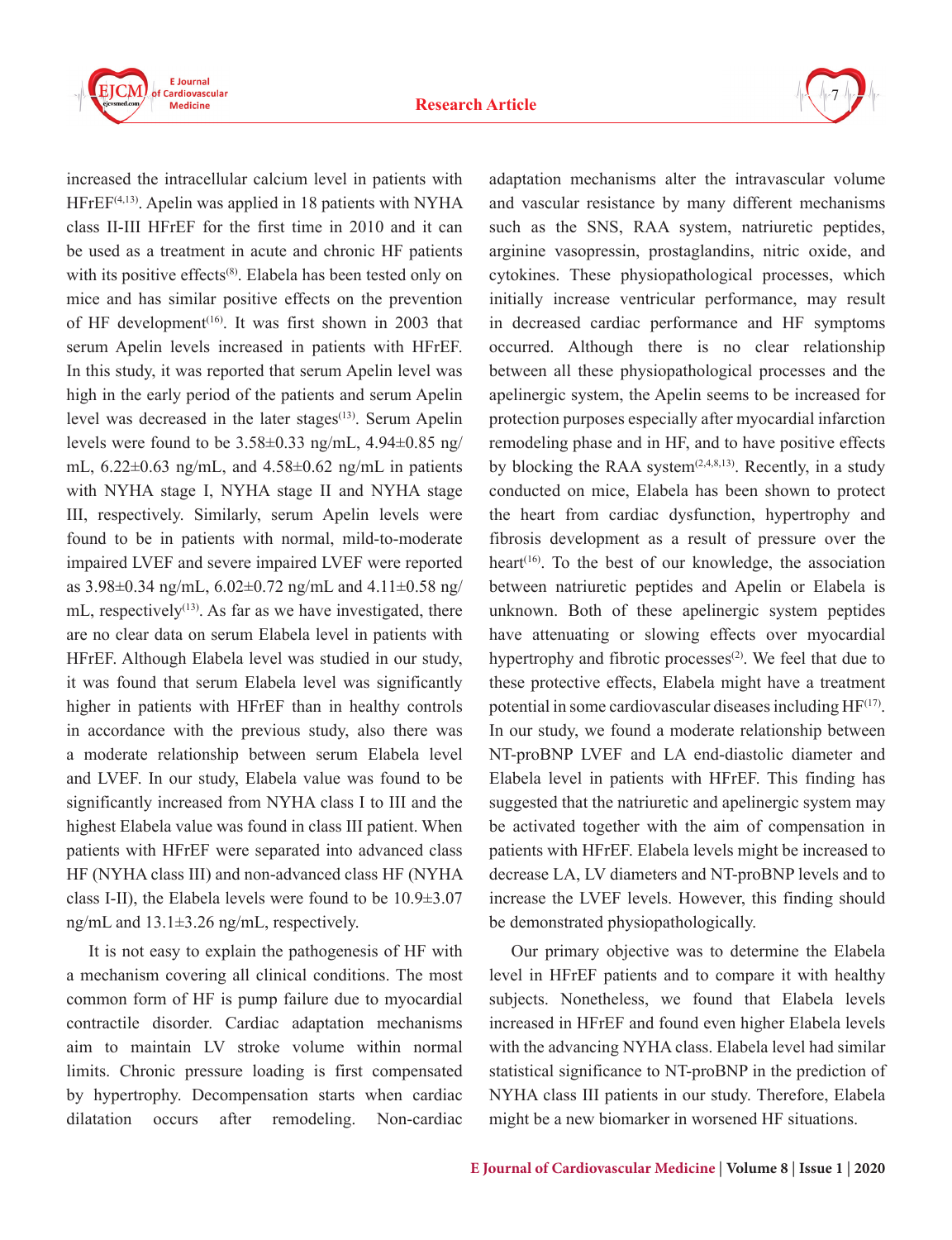



#### **Study Limitations**

This study consisted of a relatively limited number of patients, and results should therefore be interpreted with caution. Only NYHA stage I-II-III patients were included in our study, but NYHA class IV patients were excluded. Therefore, patients with advanced HFrEF may also need to be included in the study. Although biochemical measurements were performed in our study, there was no study on the APJ receptor level in tissue samples. It could be more meaningful to look at myositis for similar findings. There is a close relationship between the apelinergic system and the RAA system. Although there was a correlation between the Elabela level and NTproBNP level, no biochemical analysis was performed for the RAA system. A more meaningful result could be obtained if the biochemical evaluation of the RAA system was performed. New studies should be conducted in which the RAA system and tissue samples are evaluated and patients with NYHA class IV are included. All patients who were included in the study were receiving optimal medical treatment according to their clinical findings and NYHA class. For this reason, the effect of the current treatment on the Elabela level was not evaluated. Both Elabela and Apelin are not practical clinical assessment arguments in the diagnostic or follow-up phases of HFrEF patients yet.

## **Conclusion**

The serum Elabela level in patients with HFrEF is significantly increased, and this is moderately related to NT-proBNP, LA diastolic diameter and LVEF. Increased Elabela value in patients with HFrEF is related to the advanced class of HFrEF. However, we concluded that these results should be strengthened or supported by new studies with different and more HFrEF patients, possibly in multicenter studies. When our study and previous studies of Elabela and similar peptides were evaluated together, an increase in RAA system, natriuretic peptide and SNS, as well as an increase in the activity of the apelinergic system, was considered in patients with HF

for cardiovascular protection. In particular, the association between NT-proBNP and Elabela suggests that these peptides may be activated for protection against adverse symptoms, signs and pathophysiologic conditions in patients with HF.

## **Ethics**

**Ethics Committee Approval:** The study was conducted according to the recommendations of the Declaration of Helsinki and Çukurova University Faculty of Medicine, Ethical Committee of Non-invasive Clinical Research approved the protocol (decision no: 30 date: 05.10.2018).

**Informed Consent:** Consent forms were explained in detail to all patients and patients were included in the study after written informed consent was obtained.

**Peer-review:** Externally peer-reviewed.

## **Authorship Contributions**

Concept: A.B., Y.D., Design: A.B., Y.D., Data Collection or Processing: A.B., A.A., Y.D., H.E.S., M.K., Analysis or Interpretation: Y.D., M.K., Literature Search: A.B., A.A., Y.D., H.E.S., M.K., Writing: A.B., A.A., Y.D., H.E.S., M.K.

**Conflict of Interest:** There is no conflict of interest with the authors and the results of the study.

**Financial Disclosure:** The authors declared that this study received no financial support.

## **References**

- 1. Ponikowski P, Voors AA, Anker SD, et al. 2016 ESC Guidelines for the diagnosis and treatment of acute and chronic heart failure: The Task Force for the diagnosis and treatment of acute and chronic heart failure of the European Society of Cardiology (ESC) Developed with the special contribution of the Heart Failure Association (HFA) of the ESC. Eur Heart J 2016; 37: 2129-200.
- 2. Zhang Y, Wang Y, Lou Y, et al. Elabela, a newly discovered APJ ligand: Similarities and differences with Apelin. Peptides 2018;109:23-32.
- 3. Simpkin JC, Yellon DM, Davidson SM, et al. Apelin-13 and apelin-36 exhibit direct cardioprotective activity against ischemia-reperfusion injury. Basic Res Cardiol 2007;102:518-28.
- 4. Dai T, Ramirez-Correa G, Gao WD. Apelin increases contractility in failing cardiac muscle. Eur J Pharmacol 2006;553:222-8.